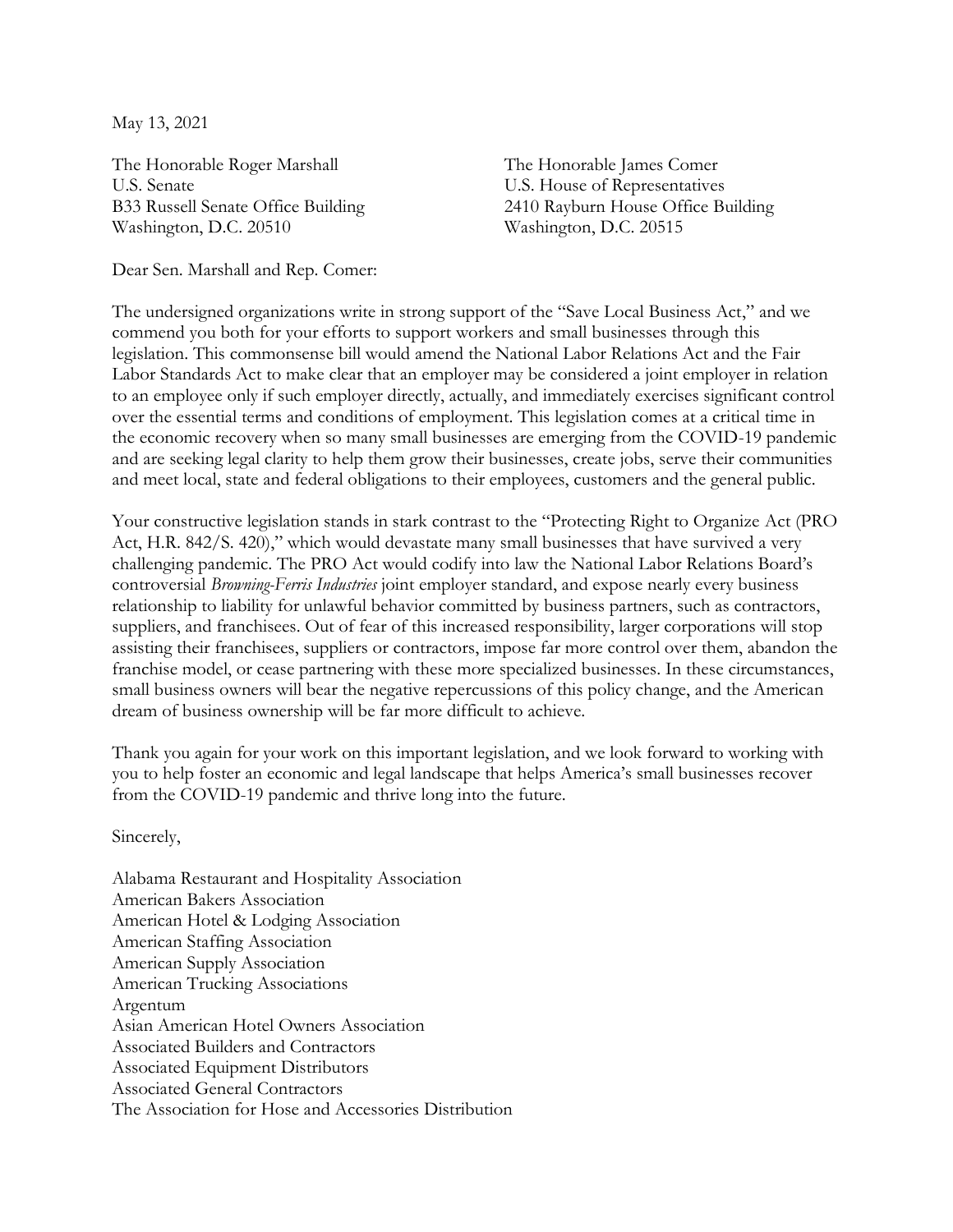Auto Care Association Catapult Coalition of Franchisee Associations Coalition to Promote Independent Entrepreneurs Consumer Technology Association Equipment Services Association Fluid Power Distributors Association Foodservice Equipment Distributors Association Franchise Business Services Global Cold Chain Alliance HR Policy Association Home Care Association of America Independent Electrical Contractors Institute for the American Worker International Association of Plastics Distribution International Foodservice Distributors Association International Franchise Association International Sealing Distribution Association International Council of Shopping Centers MSPA Americas Manufactured Housing Institute Metals Service Center Institute **NACS** NFIB National Apartment Association National Association of Home Builders National Association of Manufacturers National Association of Professional Employer Organizations National Association of Truckstop Operators National Association of Wholesaler-Distributors National Council of Chain Restaurants National Franchisee Association National Grocers Association National Marine Distributors Association National Multifamily Housing Council National Ready Mixed Concrete Association National Restaurant Association National Retail Federation National Roofing Contractors Association National Small Business Association National Waste & Recycling Association Outdoor Power Equipment and Engine Service Association Petroleum Equipment Institute Private Care Association Retail Industry Leaders Association Retail Packaging Association Security Hardware Distributors Association Small Business & Entrepreneurship Council